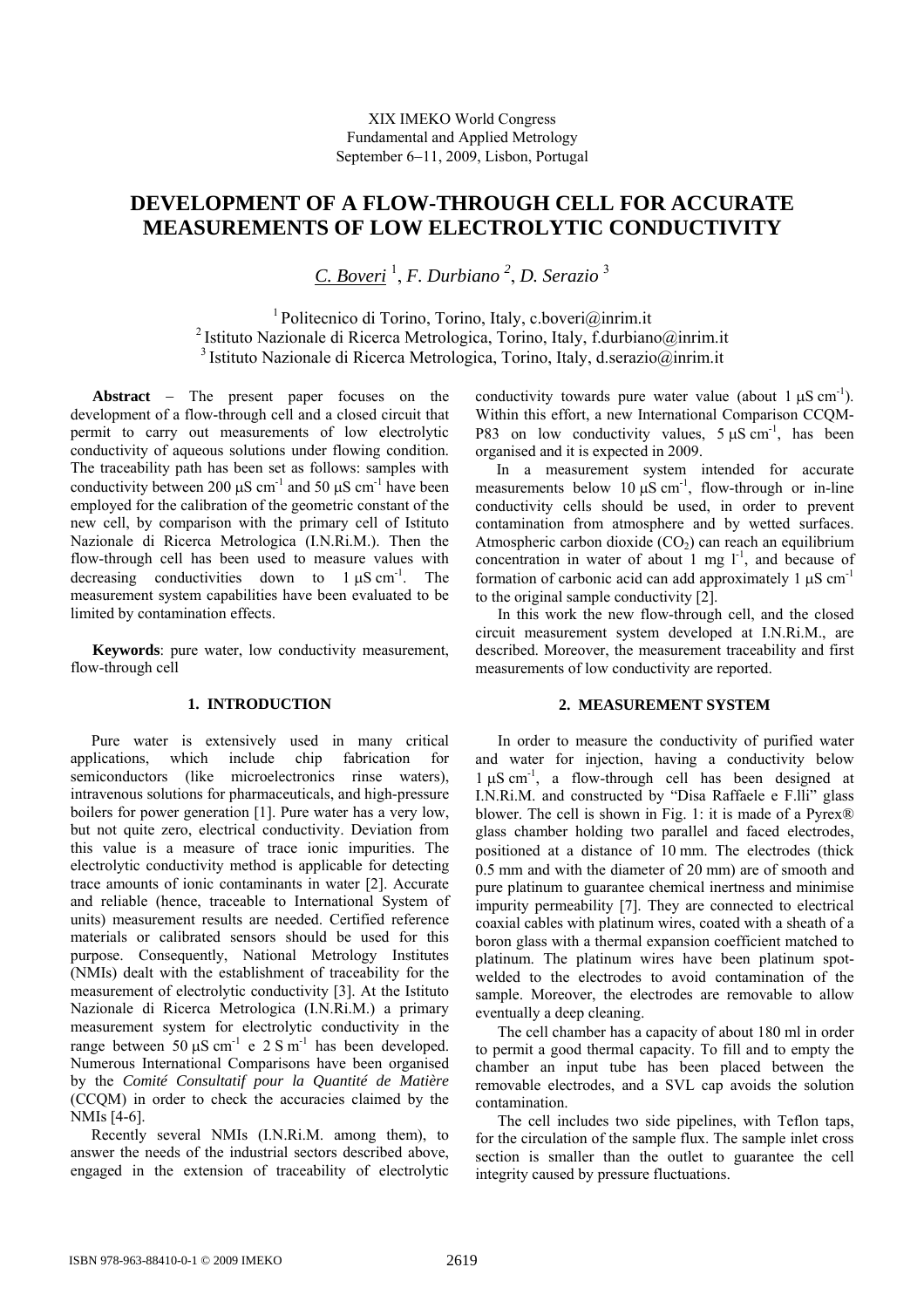In the conjunction with the cell chamber the pipe inlet has a turn, to create a sample turbulent motion and to keep stirred the solution. A linear flux between electrodes has to be anyhow avoided because it would be confused with ion migration.

All the electrodes, the pipelines, and the tube input are vertical extended for eventually introducing the cell in a liquid thermostatic bath.



Fig. 1. I.N.Ri.M. flow-through cell

The sample flows in a closed circuit glass pipeline to prevent the  $CO<sub>2</sub>$  contamination, and the flux is created by a Watson-Marlow Bredel Sci-Q 323 peristaltic pump that operates with a speed of 90 rpm.

Most of the pipeline circuit is constituted of Pyrex® glass. For the cell connections and tube section within the pump, after some tests done with Teflon® and Fluorel® tubes, Tygon® pipeline has been chosen, which shows up to now the best characteristics as lowest permeability and contamination.



Fig. 2. Measurement system inside the air thermostatic bath

At 25 °C the conductivity temperature coefficient of pure water is about  $5.4\%^{\circ}C^{-1}$  [1, 7]. Cell temperature is measured by a PT-100 thermoresistance (glued to outside wall) and a multimeter (Agilent Tech. mod. 3458), with an uncertainty of 0.01 °C. Temperature control is performed by an air bath, see Fig. 2; the cell is put inside a beaker full of water for increasing the thermal capacity, hence the lowterm temperature stability.

The significant heat dissipation of the peristaltic pump does not permit to place the entire closed circuit inside the air bath; the portion of the circuit with the pump has been placed outside, in a thermostated  $(23 \pm 1 \degree C)$  laboratory. A picture of the instruments and the circuit outside the bath is shown in Fig. 3.

Cell impedance is measured in the  $20$  Hz – 2 MHz range with a QuadTech 7600b LCR meter. Bridge accuracy specifications is 0.07 % when measuring a conductivity of 200 μS cm<sup>-1</sup>, and 0.1 % for a conductivity of 50 μS cm<sup>-1</sup>. The specified accuracy has been considered insufficient, and has been improved fivefold with calibrations (before and after every measurement run) using Tinsley standard ac resistors having resistance values bracketing the resistance range of the sample. Impedance spectra are acquired and processed by purpose LabWindows/CVI and Matlab codes.



Fig. 3. Measurement system outside the air thermostatic bath

Samples having different nominal conductivity values (200, 70, 50, 20, and 1  $\mu$ S cm<sup>-1</sup>) have been investigated. The first four samples were solutions of KCl in ultra pure water, the last one has been prepared by leaving ultra pure water, poured into a capacious bottle, at rest without top for two days in order to reach the equilibrium with the laboratory  $CO<sub>2</sub>$ .

In a first stage, the geometric constant of the flowthrough cell has been calibrated by comparison with the I.N.Ri.M. primary cell.  $200 \mu S \text{ cm}^{-1}$ ,  $70 \mu S \text{ cm}^{-1}$ , and 50  $\mu$ S cm<sup>-1</sup> solutions have been used for the calibration, because the primary cell does not allow measurements with reasonable accuracy in the lower conductivity range. The cell constant has been estimated by the mean of the values obtained for each sample, as suggested in [8].

In the second stage of the experiment, the calibrated flow-through cell has been employed for measurements of 20 and 1  $\mu$ S cm<sup>-1</sup> samples.

The conductivity,  $\overline{k}$ , of each sample is given by (1):

$$
k = \frac{C_{cell}}{R \cdot \left[1 - \alpha_r \left(T - T_{Ref}\right)\right]}
$$
 (1)

where  $C_{cell}$  is the geometric constant of the flow-through cell, defined by its calibration with the I.N.Ri.M. primary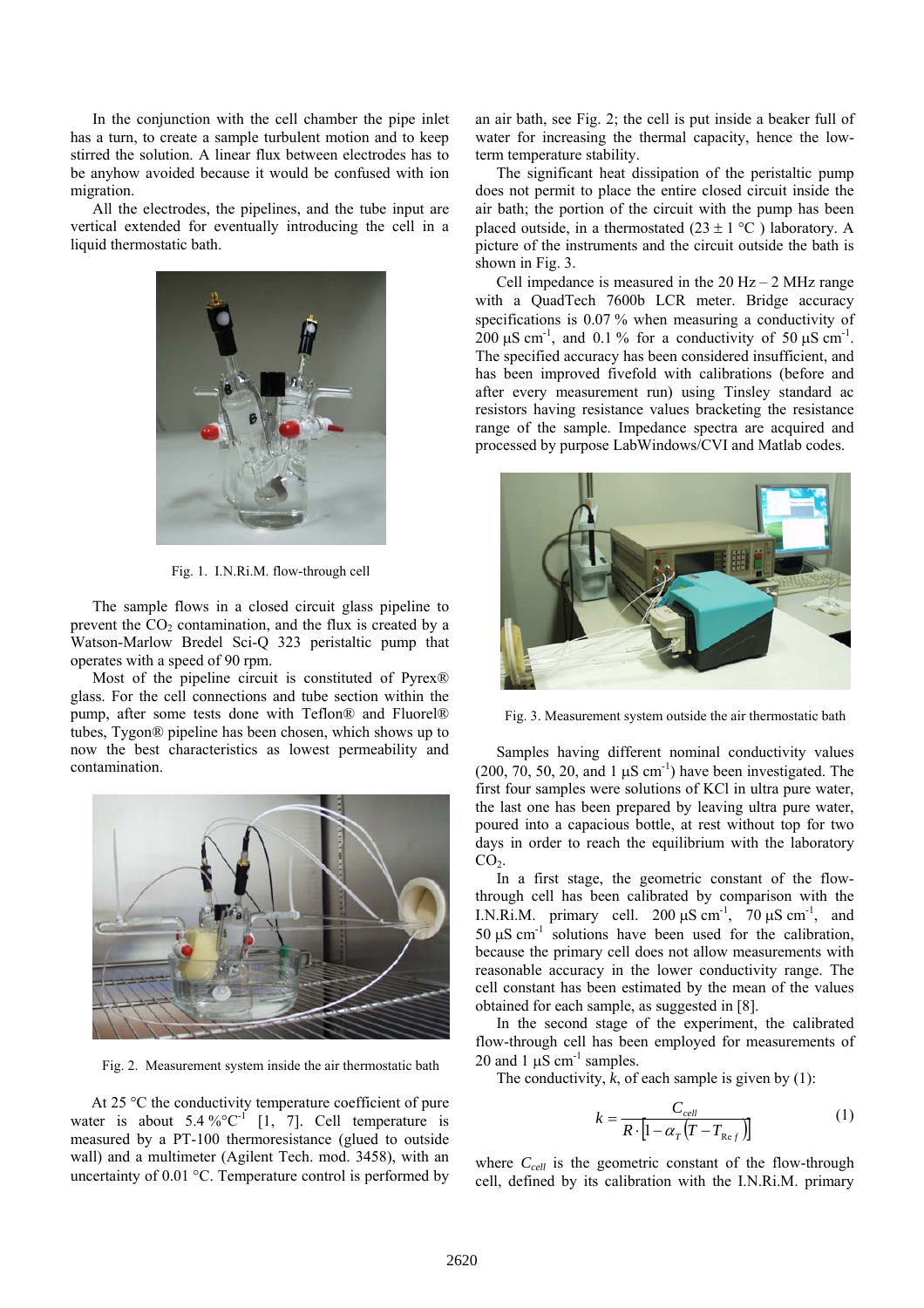cell,  $\alpha_T$  is the temperature coefficient, *T* is the temperature, and  $T_{Ref}$  is the reference temperature (25 °C).

Many impedance sweeps (20 Hz - 2 MHz) in the RLC bridge frequency range have been performed, and the ones showing the better temperature stability have been selected. In order to reject parasitic contributions, the solution resistance and reactance versus frequency have been plotted, and the resistance at which the minimum point of reactance is verified has been extracted. The minimum of the reactance values corresponds to the plateau range of the resistance values (bulk resistance). This value of resistance is utilized for the determination of the electrolytic conductivity value of solution. So that the polarisation effects at low frequency range and capacitive effects at high frequency range are minimised. The mean value of the minimum point resistances has been evaluated, and has been taken as representative of resistance, *R*, of the solution. Then *R*, has been corrected to  $T_{Ref}$  and the conductivity value has been estimated by (1).

For  $1 \mu S$  cm<sup>-1</sup> sample, in addition with measurements with the RLC bridge, further measurements have been conducted with a calibrated lock-in amplifier (EG&G 7265) to achieve an extended frequency range (0.1 - 20 Hz). The need of data in such low range is important for a better understanding of the resistance behaviour versus frequency, strongly influenced by interface contributions.

#### **3. RESULTS**

The first measurement stage, the calibration of the flowthrough cell, has been carried out by repeating the measurements at least three times for each conductivity value. The calibration by comparison of the flow-through cell has been undertaken considering a static system, without the closed circuit, in order to be in the same conditions of the primary system and because the measured solutions (samples with conductivities of 201.85  $\mu$ S cm<sup>-1</sup>, 70.99  $\mu$ S cm<sup>-1</sup>, and 49.98  $\mu$ S cm<sup>-1</sup>) showed enough stability time. Table 1 resumes the results of each solution and their associated uncertainties.

Table 1. Cell constants and the associated standard uncertainties obtained with the three solutions.

| Electrolytic<br>conductivity<br>$(\mu S \text{ cm}^{-1})$ | <b>Cell constant</b><br>$(m^{-1})$ | <b>Expanded</b><br>uncertainty<br>$(m^{-1})$ |
|-----------------------------------------------------------|------------------------------------|----------------------------------------------|
| 49.98                                                     | 14.721                             | 0.096                                        |
| 70.99                                                     | 15.032                             | 0.092                                        |
| 201.85                                                    | 15.008                             | 089                                          |

In the third column of Table 1 the expanded uncertainties include the contributions associated to the temperature (the temperature stability was kept during the measurements within  $0.01 \degree C$ , to the solutions measured with the primary system, to the measurement repeatability, and to the RLC bridge. The  $C_{cell}$  estimation has been obtained by the mean of geometric constants measured with the three solutions, and has been resulted of  $14.920 \text{ m}^{-1}$ . The largest value among ones obtained by the measurements of the three solutions has been chosen as the uncertainty contribution associated to  $C_{cell}$ , that is of 0.096 m<sup>-1</sup>.

In order to have the possibility to use the  $C_{cell}$  value for the measurements with the flow system, with the closed circuit, a measurement comparison between the static system and the flow one considering the same solution has been carried out. This comparison has been undertaken with the 70  $\mu$ S m<sup>-1</sup> and the 50  $\mu$ S cm<sup>-1</sup> samples. The obtained differences were respectively of 0.01% and of 0.02 %, which have been considered negligible with respect to the uncertainty associated to the cell constant.

The flow system used 7 hours to reach the temperature stability, so each measurement kept at least 10 hours. The maximum temperature variation considered acceptable at 25 °C was of 0.02 °C.

The solution with nominal conductivity of  $20 \mu S \text{ cm}^{-1}$ has been measured, and an example of plot with the resistance and reactance as a function of frequency is shown in Fig. 4.



Fig. 4. Example of selected resistance (●) and reactance (■) sweeps carried out with the RLC bridge for the  $20 \mu S$  cm<sup>-1</sup> solution.

In Fig. 4, the minimum point of reactance (modulus of the value) was at 1000 Hz.

During the same measurement, after the solution has reached the temperature stability, the resistance has slightly continued to decrease due to the contamination of atmosphere  $CO<sub>2</sub>$  and of pipeline. Taking into account the time spent to carry out a set of three measurements, the 20 μS cm<sup>-1</sup> sample has changed of 0.01 % per hour.

Table 2. Uncertainty budget for the solution with nominal conductivity of 20  $\mu$ S cm<sup>-1</sup> at 25 °C.

| Quantity        | <b>Estimate</b> | <b>Standard</b><br><b>Uncertainty</b> | <b>Assumed</b><br>distribution |
|-----------------|-----------------|---------------------------------------|--------------------------------|
| $C_{cell}$      | 14.920          | 0.048                                 | normal                         |
|                 | 7131.56         | 34.08                                 | normal                         |
|                 |                 | 0.007                                 | rectangular                    |
| $\alpha_{\tau}$ |                 | ብ በበተ                                 | rectangular                    |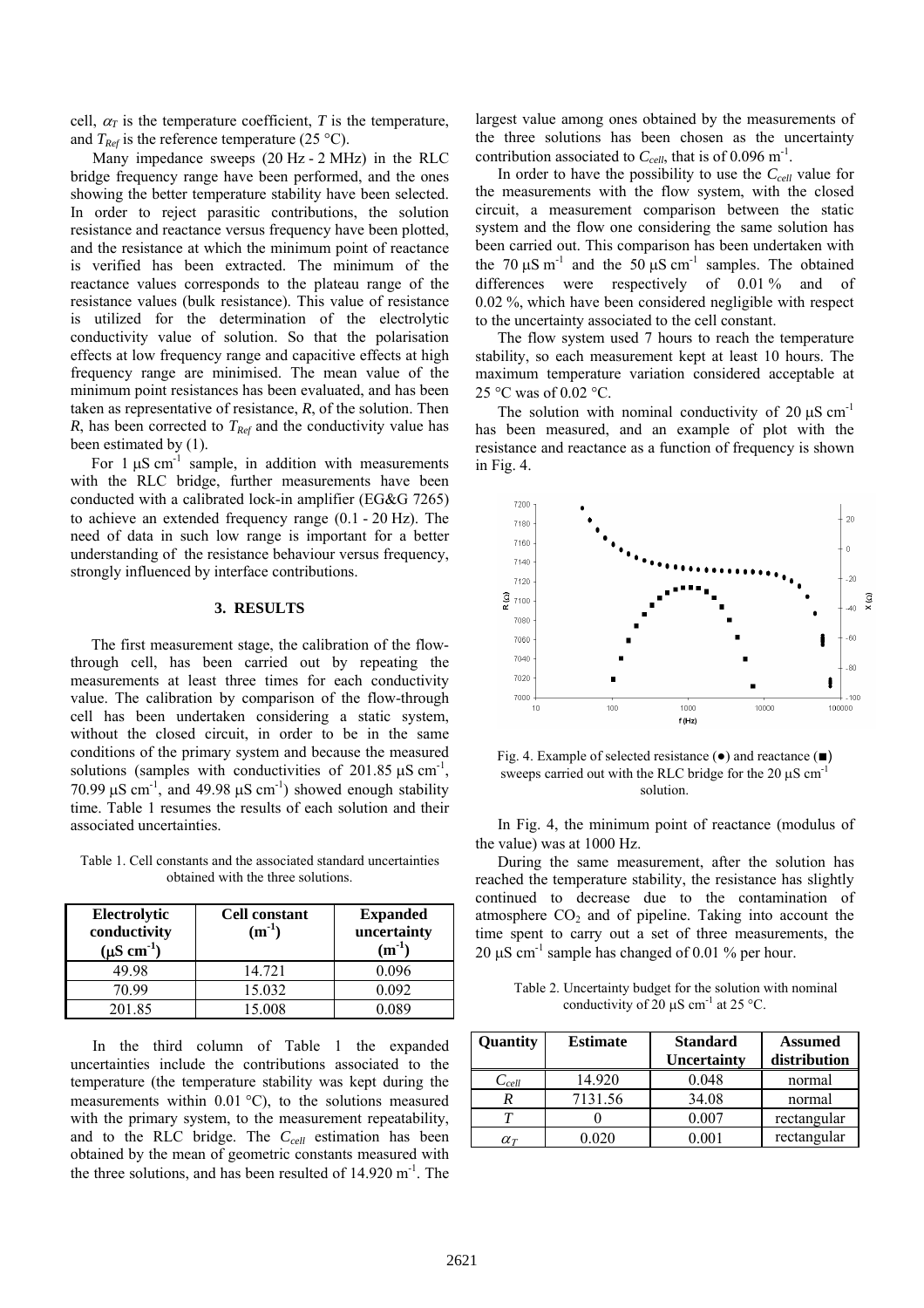The conductivity value resulted to be  $20.92 \,\mu\text{S cm}^{-1}$ , considering the model equation (1). The uncertainty contributions are summarized in Table 2. In the treatment of the uncertainty the relevant international documents [9] and [10] have been followed. The standard uncertainties have been combined by applying the uncertainty propagation law, where the input quantities are considered uncorrelated. The standard uncertainty resulted to be  $1.2 \cdot 10^{-5}$  S m<sup>-1</sup> and the expanded uncertainty  $2.4 \cdot 10^{-5}$  S m (1.2 %). The main contribution (34.08  $\Omega$ ) associated to *R* includes the uncertainties due to the RLC bridge calibration, the measurement repeatability, and the solution contamination due to  $CO<sub>2</sub>$  and pipeline. The contribution amount due to the RLC bridge is known, that is evaluated 5.49  $\Omega$ . Most of the term is due to the repetition shortage and to the contamination which have not been distinguished.

The main problem of the measurements carried out with the 1  $\mu$ S cm<sup>-1</sup> sample was referred to the solution stability due to the pipeline and to the  $CO<sub>2</sub>$  contamination. After the solution has reached the temperature stability, the resistance value (measured with the RLC bridge) has continued to decrease during the time of the same measurement of 0.07 % per hour. Since the solution wasn't in contact with the air, that change was mostly due to the contamination of Tygon® pipeline. A set of seven repetitions with the  $1 \text{ uS cm}^{-1}$  sample have been carried out distributed on ten days. Considering also the solution storage in a capacious bottle, with air in it, the resistance has decreased of about 1 % per hour. The uncertainty contributions are summarized in Table 3.

Table 3. Uncertainty budget for the solution with nominal conductivity of 1  $\mu$ S cm<sup>-1</sup>.

| Quantity        | <b>Estimate</b> | <b>Standard</b>    | <b>Assumed</b> |
|-----------------|-----------------|--------------------|----------------|
|                 |                 | <b>Uncertainty</b> | distribution   |
| $C_{cell}$      | 14.920          | 0.048              | normal         |
|                 | 182977          | 8858               | normal         |
|                 |                 | 0.008              | rectangular    |
| $\alpha_{\tau}$ | നാറ             | -001               | rectangular    |

The obtained conductivity value was  $0.82 \mu S \text{ cm}^{-1}$ , the contribution associated to the RLC bridge was of 211  $\Omega$ , and the expanded uncertainty  $8.0 \cdot 10^{-6}$  S m<sup>-1</sup>.

Another significant problem has been caused from the detection of the frequency value at which the solution resistance could be considered as representative of the bulk (no polarisation effects are included). The reactance minimum point was at 25 Hz, very close to the minimum value of the RLC bridge full scale. Consequently, another set of six measurements have been undertaken with the lockin in the range between 0.1 Hz and 50 Hz in order to define the resistance range where the parasitic effects are minimised. Before each sample measurement at the chosen frequencies, the lock-in autophase was started with a resistor with a similar resistance. The current measurements (imaginary and real terms) have been carried out and transformed respectively in reactance and resistance values.

Each frequency sweep has been carried out selecting two ranges: between 0.1 Hz and 1 Hz the Time Constant (TC) was 10 s and the time between two values (delta t) was 50 s; in the frequency range 1 - 50 Hz, TC was 5 s and  $\Delta t$  25 s. The main instrument settings were: Input Limit 3 μA (correspondent to a gain of 0 dB); Sensitivity 1 μA; Voltage 0.1 V (the saturation occurs if more than 0.1 V was set); and Signal Channel Coupling DC (for the reactance measurement).

A resistance and reactance measurement comparison of  $1 \mu S$  cm<sup>-1</sup> sample with the RLC bridge and with the lock-in as a function of frequency is shown in Fig. 5. It shows a good compatibility of the measurements carried out with the two instruments. The resistance seemed to be invariant to frequency down to 10 Hz. At lower frequencies interface effects occur.



Fig. 5. Comparison between resistance and reactance sweeps undertaken with RLC bridge and lock-in with the  $1 \mu S \text{ cm}^{-1}$  sample (for RLC bridge: resistance  $(\bullet)$  and reactance  $(\circ)$ ; for lock-in: resistance ( $\blacksquare$ ) and reactance ( $\Box$ ).

In this case the obtained conductivity value was of 0.77  $\mu$ S cm<sup>-1</sup>, and the expanded uncertainty of 7.1·10<sup>-6</sup> S m<sup>-1</sup>. The uncertainty contribution due to the lock-in was 1116  $\Omega$ , whereas the one due to the repeatability and contamination was 8632 Ω.

#### **4. CONCLUSIONS**

A flow-through cell and a closed circuit that permit to carry out low electrolytic conductivity measurements of aqueous solutions have been developed. After the calibration of the geometric constant of the

new cell have been performed by solutions with conductivity from 200  $\mu$ S cm<sup>-1</sup> to 50  $\mu$ S cm<sup>-1</sup>, it has been employed to measure solutions with conductivity of  $20 \mu S$  cm<sup>-1</sup> and 1  $\mu$ S cm<sup>-1</sup>. Since the solutions with very low conductivity show frequencies at which the resistance could be considered as representative of the solution close to the minimum value of the RLC bridge full scale (25 Hz), a lockin amplifier has been employed. A good agreement has been obtained between the RLC bridge measurements and the lock-in ones both for the resistance and the reactance and the frequency, although the lock-in is not an accurate instrument for this kind of measurements, the low frequencies, and the applied voltage was low and the measured current high.